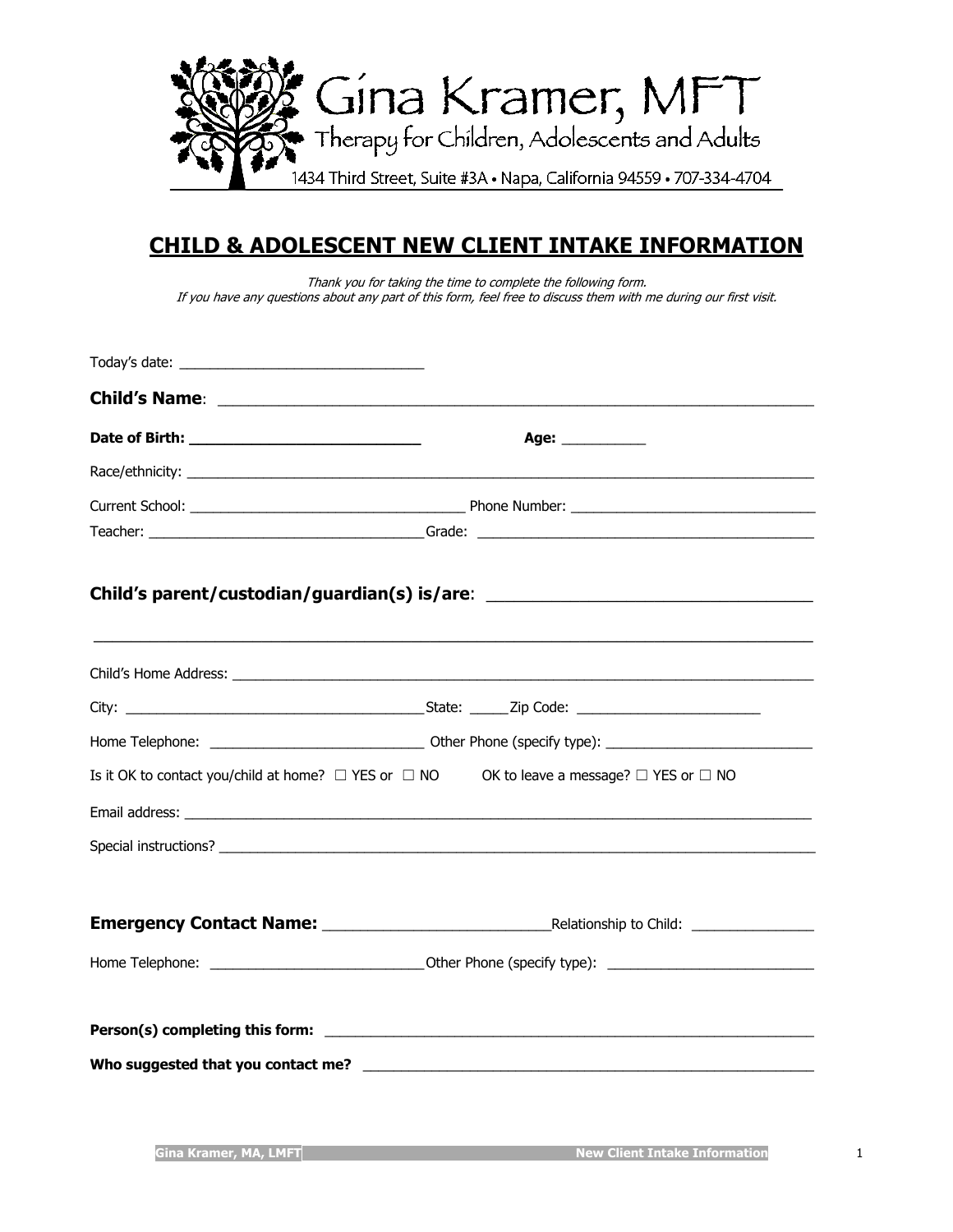

# **CAREGIVER'S INFORMATION**:

|                                                                            | Marital/relationship status: $\square$ Single $\square$ Partnered $\square$ Married $\square$ Separated $\square$ Divorced<br>$\Box$ Widowed |
|----------------------------------------------------------------------------|----------------------------------------------------------------------------------------------------------------------------------------------|
| Employment status (Check all that apply):                                  |                                                                                                                                              |
| $\Box$ Retired $\Box$ Disabled<br>$\Box$ Employed                          | $\Box$ Homemaker<br>$\Box$ Unemployed<br>$\Box$ Student                                                                                      |
|                                                                            |                                                                                                                                              |
|                                                                            |                                                                                                                                              |
|                                                                            |                                                                                                                                              |
|                                                                            | Is it OK to contact at work? $\Box$ Yes or $\Box$ NO OK to leave a message? $\Box$ YES or $\Box$ NO                                          |
| <b>CAREGIVER'S INFORMATION:</b>                                            |                                                                                                                                              |
|                                                                            |                                                                                                                                              |
|                                                                            |                                                                                                                                              |
|                                                                            |                                                                                                                                              |
|                                                                            |                                                                                                                                              |
|                                                                            |                                                                                                                                              |
| Marital/relationship status: $\Box$ Single $\Box$ Partnered $\Box$ Married | $\Box$ Separated<br>$\Box$ Divorced<br>$\Box$ Widowed                                                                                        |
| Employment status (Check all that apply):                                  |                                                                                                                                              |
| $\Box$ Employed $\Box$ Retired<br>$\Box$ Disabled                          | $\Box$ Homemaker<br>$\Box$ Student<br>$\Box$ Unemployed                                                                                      |
|                                                                            |                                                                                                                                              |
|                                                                            |                                                                                                                                              |
|                                                                            |                                                                                                                                              |
| Is it OK to contact at work? $\square$ Yes or $\square$ NO                 | OK to leave a message? $\Box$ YES or $\Box$ NO                                                                                               |
| <b>STEP-PARENT'S INFORMATION:</b>                                          |                                                                                                                                              |
|                                                                            |                                                                                                                                              |
|                                                                            |                                                                                                                                              |
| <b>STEP-PARENT'S INFORMATION:</b>                                          |                                                                                                                                              |
|                                                                            |                                                                                                                                              |
|                                                                            |                                                                                                                                              |
| Gina Kramer, MA, LMFT<br>$\mathbf{2}$                                      | <b>Example 20 New Client Intake Information</b>                                                                                              |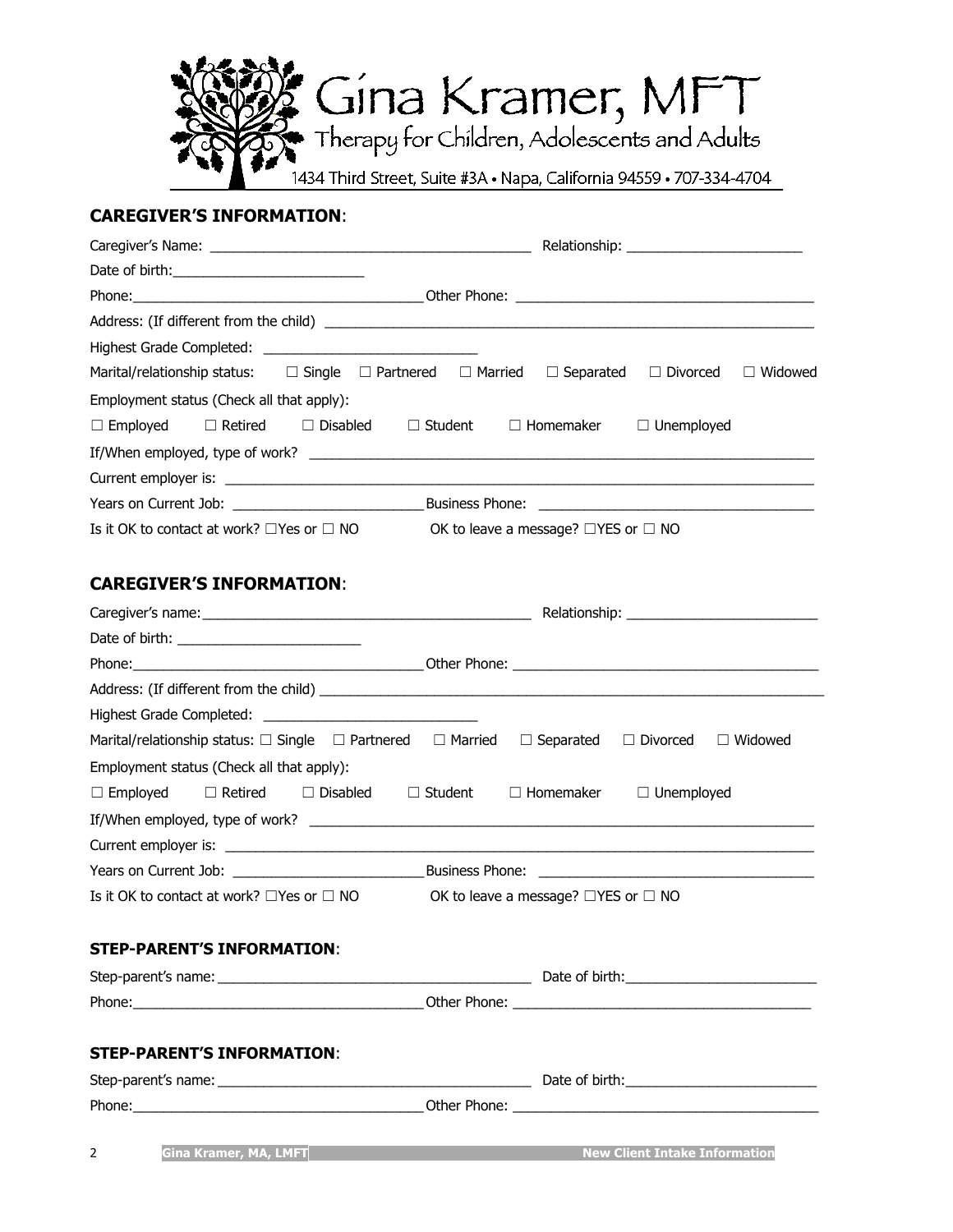

### **REASON FOR SEEKING TREATMENT**:

Please briefly describe the problems your child is experiencing: \_\_\_\_\_\_\_\_\_\_\_\_\_\_\_\_\_\_\_\_\_\_\_\_\_\_\_\_\_\_\_\_\_\_\_\_\_\_\_\_\_\_\_ What has happened to cause you to seek help NOW? \_\_\_\_\_\_\_\_\_\_\_\_\_\_\_\_\_\_\_\_\_\_\_\_\_\_\_\_\_\_\_

### **HISTORY OF THE PROBLEM**:

| When did your child first start experiencing the problem(s) that brought you to my office today?           |                                          |
|------------------------------------------------------------------------------------------------------------|------------------------------------------|
|                                                                                                            |                                          |
|                                                                                                            |                                          |
|                                                                                                            |                                          |
| Does your child have any thoughts of harming him/herself?                                                  | $\Box$ Yes<br>or $\Box$ No               |
| Has your child ever attempted to harm him/herself?                                                         | $\Box$ Yes<br>$\Box$ No<br><sub>or</sub> |
|                                                                                                            |                                          |
| Does your child have any thoughts of harming someone else?                                                 | $\Box$ Yes<br>or $\square$ No            |
| Has your child ever attempted to harm someone else?                                                        | $\Box$ Yes<br>or $\Box$ No               |
|                                                                                                            |                                          |
| Has your child ever been hospitalized for emotional/behavioral problems? $\square$ Yes or $\square$ No     |                                          |
|                                                                                                            |                                          |
| Has your child been prescribed medications to control emotional/behavioral issues? $\Box$ Yes or $\Box$ No |                                          |
|                                                                                                            |                                          |
|                                                                                                            |                                          |
| To your knowledge, has your child experimented with alcohol/drugs? $\square$ Yes or $\square$ No           |                                          |
| Are you concerned that your child might have or be developing a problem with alcohol or drugs? $\Box$ Yes  | or $\Box$ No                             |
|                                                                                                            |                                          |

# **FAMILY INFORMATION & HISTORY**:

#### **Number of Person's Living in Household: (including you \_\_\_\_\_/ Please List Below:**

| Name: | Relationship: | Age: |
|-------|---------------|------|
|       |               |      |
|       |               |      |
|       |               |      |
|       |               |      |
|       |               |      |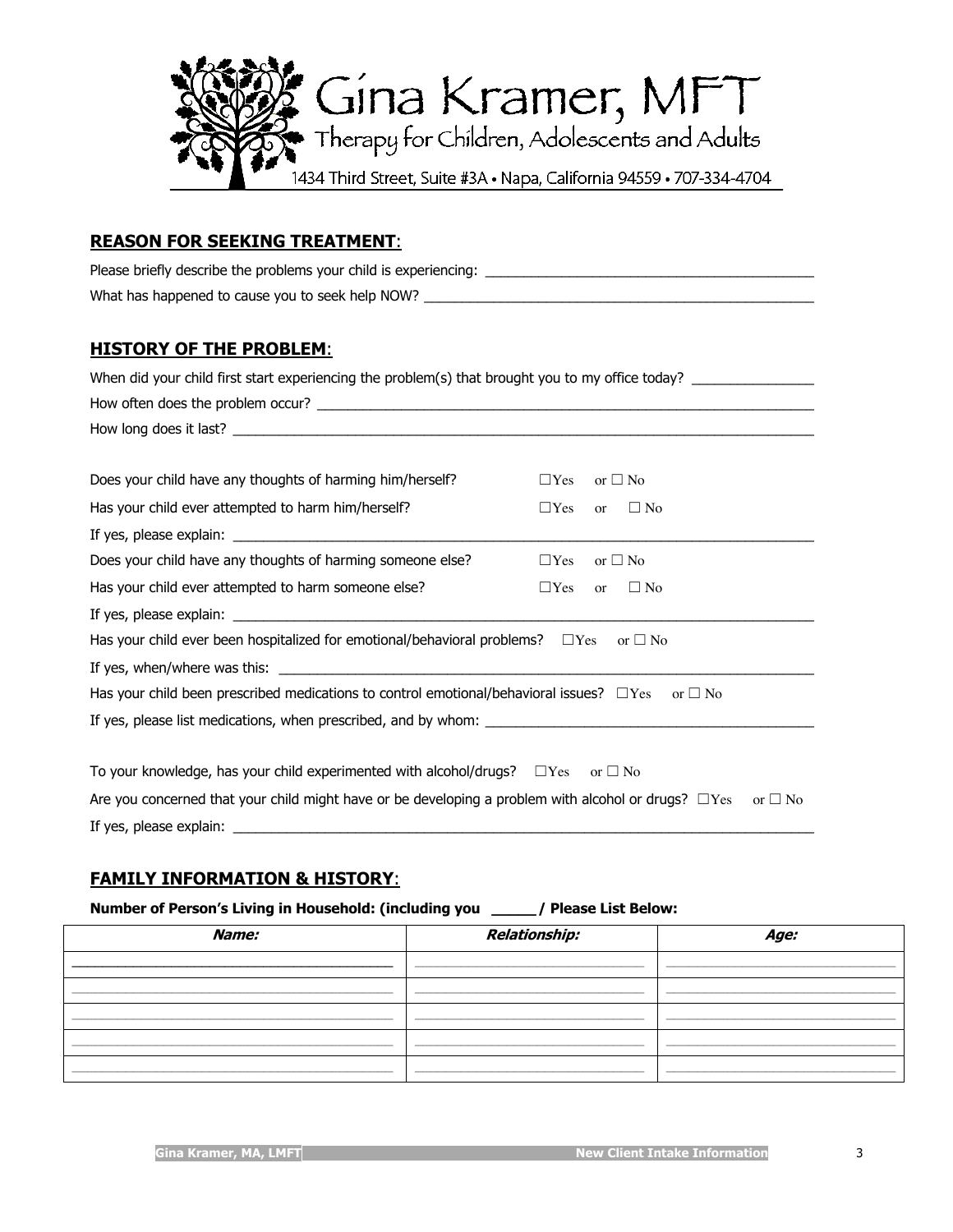| New Gina Kramer, MF<br>Therapy for Children, Adolescents and Adults  |
|----------------------------------------------------------------------|
| 1434 Third Street, Suite #3A · Napa, California 94559 · 707-334-4704 |

| Has your child ever experienced any parental separations, divorces, or death? $\square$ Yes $\hspace{1.5cm}$ or $\square$ No |  |  |  |  |
|------------------------------------------------------------------------------------------------------------------------------|--|--|--|--|
|------------------------------------------------------------------------------------------------------------------------------|--|--|--|--|

If yes, when? \_\_\_\_\_\_\_\_\_\_\_\_\_\_\_\_\_\_\_\_\_\_\_\_\_\_\_\_\_\_\_\_How old was the child at the time? \_\_\_\_\_\_\_\_\_\_\_\_\_\_\_\_\_\_\_\_\_\_

Please describe the circumstances:

If parents are separated or divorced, who has custody of this child? \_\_\_\_\_\_\_\_\_\_\_

How often does the other parent see this child?  $□$  Weekly or more often  $□$  Once or twice a month

☐Few times a year ☐Never

How well do you feel that you are able to co-parent? \_\_\_\_\_\_\_\_\_\_\_\_\_\_\_\_\_\_\_\_\_\_\_\_\_\_\_\_

Has your child or anyone in the immediate family received psychological services before?  $□$ Yes or  $□$  No If so please complete:

| Name / Relationship: | <b>Name of Provider</b><br>(if known): | <b>Reason for Treatment:</b> | Was it helpful?         |
|----------------------|----------------------------------------|------------------------------|-------------------------|
|                      |                                        |                              | $\Box$ Yes or $\Box$ No |
|                      |                                        |                              | $\Box$ Yes or $\Box$ No |
|                      |                                        |                              | $\Box$ Yes or $\Box$ No |

Did you feel therapy was helpful? Please explain:  $\Box$ 

Is there any significant mental health history in the family? If so, please explain:

| Has anyone in your family ever attempted or committed suicide? | $\Box$ Yes or $\Box$ No |
|----------------------------------------------------------------|-------------------------|
| If yes, please briefly explain (who/when):                     |                         |

### **CHILD'S EDUCATION:**

| Does your child have an active IEP? $\square$ Yes or $\square$ No 504 Plan? $\square$ Yes or $\square$ No |  |  |
|-----------------------------------------------------------------------------------------------------------|--|--|
| If yes, what is the focus?                                                                                |  |  |

Describe any difficulties or problems your child is having in school:

### **CHILD'S DEVELOPMENTAL HISTORY**:

| Was this a planned pregnancy?                | $\Box$ Yes | or $\Box$ No                 |
|----------------------------------------------|------------|------------------------------|
| Did his/her mother receive prenatal care?    | $\Box$ Yes | or $\Box$ No                 |
| Number of previous pregnancies/miscarriages: |            | Number of children/siblings: |

Describe any complications that occurred during the pregnancy: \_\_\_\_\_\_\_\_\_\_\_\_\_\_\_\_\_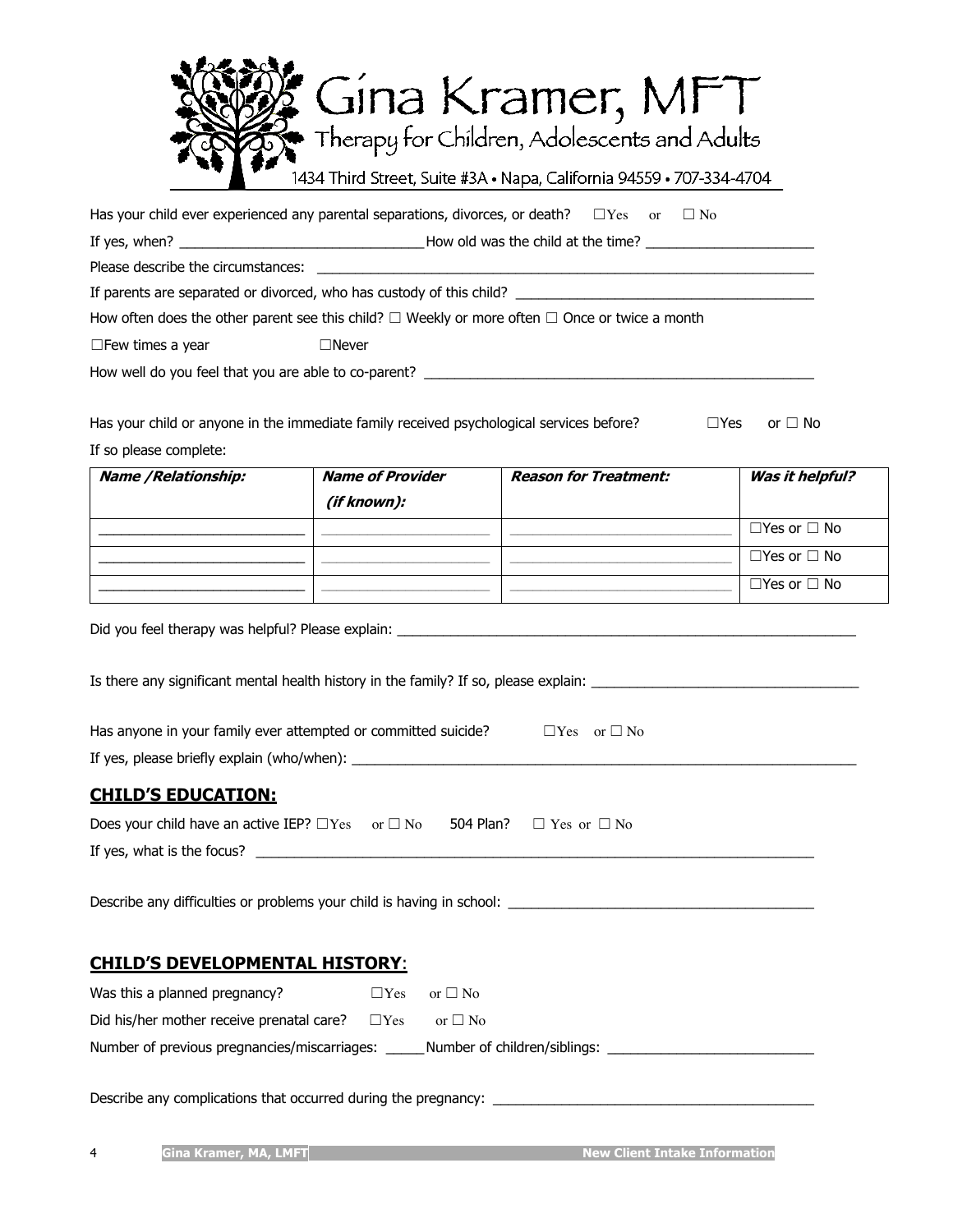| <b>New Gina Kramer, MFT</b><br>Therapy for Children, Adolescents and Adults |  |
|-----------------------------------------------------------------------------|--|
| 1434 Third Street, Suite #3A · Napa, California 94559 · 707-334-4704        |  |

| At the time of the child's birth, what was the: Mother's age? ________ Father's age? _________________________                                           |
|----------------------------------------------------------------------------------------------------------------------------------------------------------|
| Length of pregnancy: ________ weeks Birth weight: _______________________________ Length of labor: ___________                                           |
|                                                                                                                                                          |
| Length of stay in hospital: Mother ___________ days       Child ________________ days                                                                    |
| Mother's condition at birth: (Please include any concerns with regards to Postpartum Depression)                                                         |
|                                                                                                                                                          |
| Is this child adopted? Or has your family had an adoption history? $\square$ Yes or $\square$ No                                                         |
|                                                                                                                                                          |
|                                                                                                                                                          |
|                                                                                                                                                          |
| Were there any early complications with regards to feeding?                                                                                              |
|                                                                                                                                                          |
|                                                                                                                                                          |
|                                                                                                                                                          |
|                                                                                                                                                          |
| Do you have any concerns about your child's toilet training at this time? [10] Do you have any concerns about your child's toilet training at this time? |
|                                                                                                                                                          |
|                                                                                                                                                          |
| Did your child experience any language difficulties? $\Box$ Yes or $\Box$ No                                                                             |
| If yes, describe:                                                                                                                                        |
| Do you have any current concerns about your child's speech or language NOW? __________________________________                                           |
|                                                                                                                                                          |
|                                                                                                                                                          |
| Did your child meet other developmental milestones within an average range? $\square$ Yes<br>$\Box$ No<br>or                                             |
|                                                                                                                                                          |
|                                                                                                                                                          |
|                                                                                                                                                          |
| Were there other problems experienced during the child's first two years of life? ____________________________                                           |
|                                                                                                                                                          |
|                                                                                                                                                          |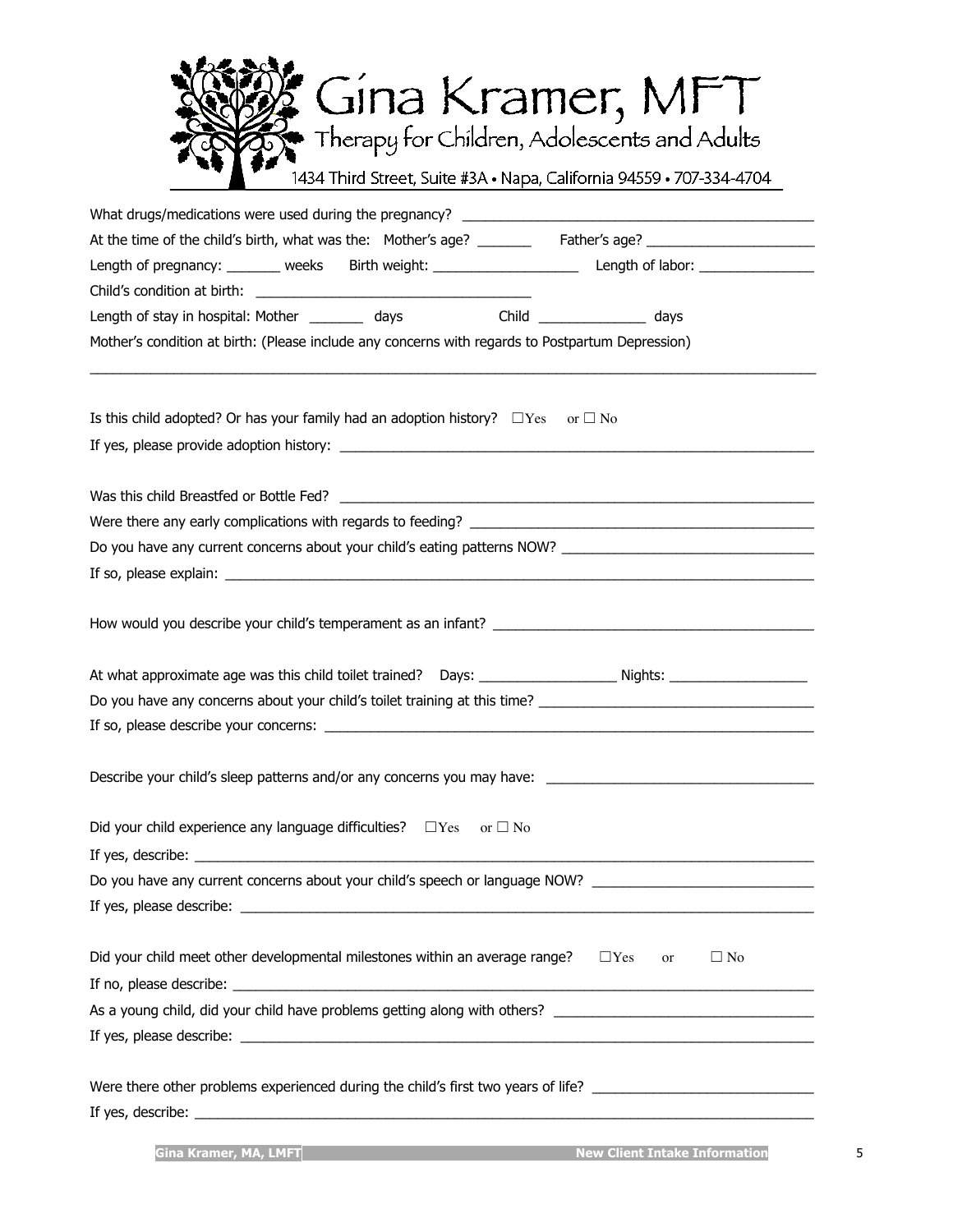

#### **CHILD'S MEDICAL HISTORY AND CARE**

| How often does this child see a doctor?                            |  |
|--------------------------------------------------------------------|--|
| Is your child currently on any medication? $\Box$ Yes or $\Box$ No |  |

#### **DOES YOUR CHILD HAVE ANY HISTORY OF THE FOLLOWING? (PLEASE CHECK ALL THAT APPLY)**

| Hospitalizations  | Headaches                 | Eye, Ear, Nose & Throat Problems |
|-------------------|---------------------------|----------------------------------|
| Surgeries         | Allergies/Food Allergies  | Digestive Disorder               |
| High Fevers       | Stomach/Intestinal Issues | Head Injuries/Seizures           |
| Serious Accidents | Loss of Consciousness     | <b>Sensory Processing Issues</b> |
| Serious Illness   |                           |                                  |

Please elaborate any details of the conditions you checked above:

#### **FAMILY HEALTH**

\_\_\_\_\_\_\_\_\_\_\_\_\_\_\_\_\_\_\_\_\_\_\_\_\_\_\_\_\_\_\_\_\_\_\_\_\_\_\_\_\_\_\_\_\_\_\_\_\_\_\_\_\_\_\_\_\_\_\_\_\_\_\_\_\_\_\_\_\_\_\_\_\_\_\_\_\_\_\_\_\_\_\_\_\_\_\_\_\_\_\_\_\_\_\_

Have any family members had any of the following? (PLEASE CHECK IF YES & SPECIFY RELATIONSHIP TO CHILD)

| Cancer                    | <b>Heart Disease</b><br>$\Box$ | Mental illness<br>□                              |
|---------------------------|--------------------------------|--------------------------------------------------|
| Severe Head/Neck Injury   | Alcohol/drug abuse             | Physical disability                              |
| Tourette's Syndrome       | High blood pressure<br>$\Box$  | Energy level<br>$\Box$                           |
| Cerebral Palsy<br>⊔       | Kidney disease                 | Mental retardation                               |
| <b>Diabetes</b>           | Behavior disorder              | Stroke<br>□                                      |
| <b>Food Allergies</b>     | Migraine headaches             | Attention Deficit/Hyperactivity<br>□<br>Disorder |
| <b>Nervousness</b>        | Tuberculosis                   | Sleep difficulties<br>$\Box$                     |
| Seizures/Epilepsy         | Alzheimer's disease            | <b>Tics</b>                                      |
| Reading problems          | Other learning difficulties    | Anxiety                                          |
| Speech/language problems  | Sickle cell anemia             | Bipolar disorder                                 |
| <b>Multiple Sclerosis</b> |                                |                                                  |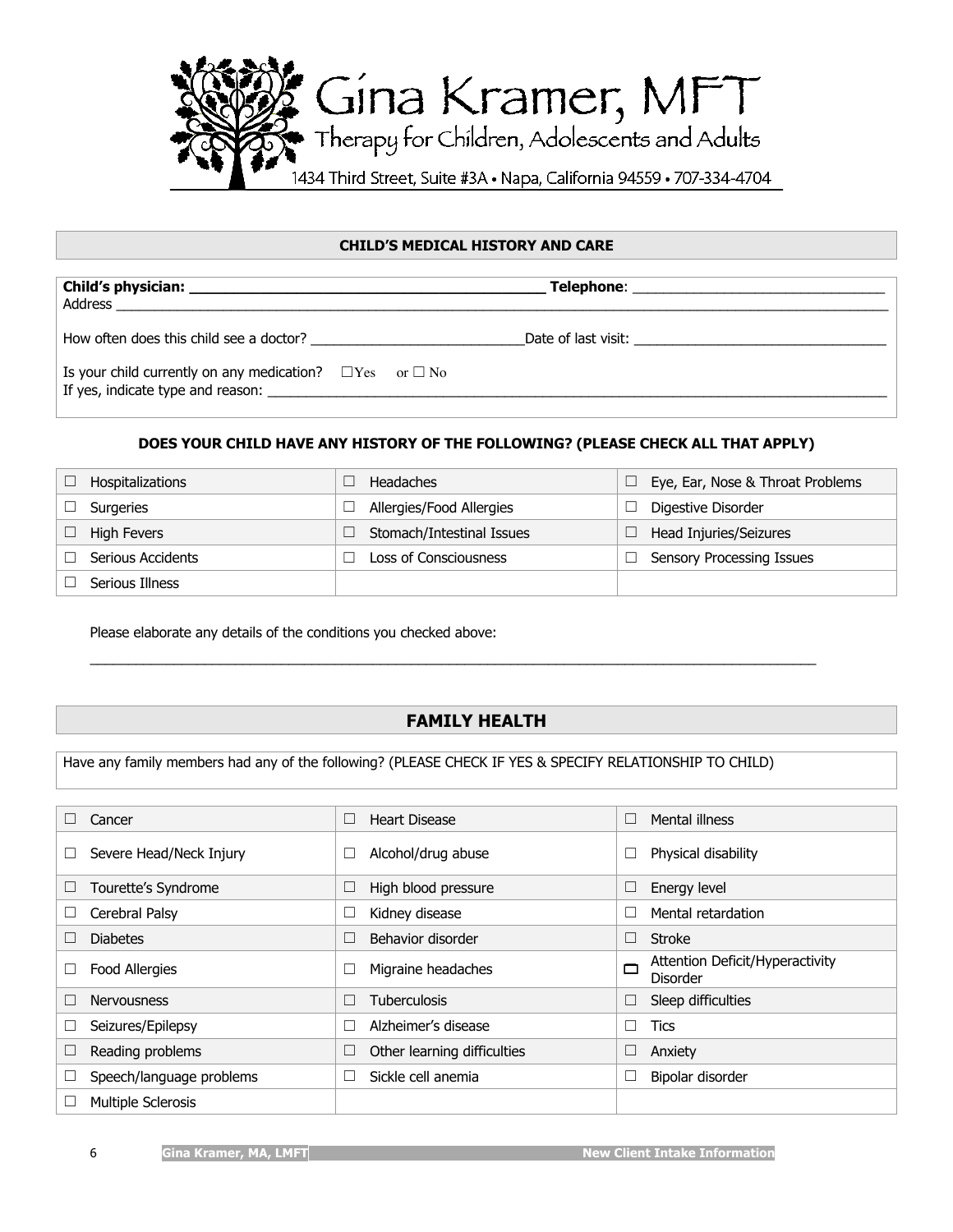

| What kinds of stressful events have any of your child or close family members experienced recently? |  |  |  |  |
|-----------------------------------------------------------------------------------------------------|--|--|--|--|
| Has your child or anyone in your family experienced trauma? $\square$ Yes<br>or $\Box$ No           |  |  |  |  |
|                                                                                                     |  |  |  |  |
| How often does your family do something together? ______________________________                    |  |  |  |  |
| CUTI D'E TNITEDECTE AND ACTIVITTEC.                                                                 |  |  |  |  |

# **CHILD'S INTERESTS AND ACTIVITIES**:

Is this child involved in any extracurricular activities, such as sports, dance or music programs?  $\Box$ Yes or  $\Box$  No

| Clubs or religious organizations? |  | $\Box$ Yes or $\Box$ No |
|-----------------------------------|--|-------------------------|
|-----------------------------------|--|-------------------------|

Please describe your child's strengths and positive characteristics: \_\_\_\_\_\_\_\_\_\_\_\_\_\_\_\_\_\_\_\_\_\_\_\_\_\_\_\_\_\_\_\_\_\_\_\_\_\_\_\_\_

When do you see your child the happiest? \_\_\_\_\_\_\_\_\_\_\_\_\_\_\_\_\_\_\_\_\_\_\_\_\_\_\_\_\_\_\_\_\_\_\_\_\_\_\_\_\_\_\_\_\_\_\_\_\_\_\_\_\_\_\_\_\_\_\_\_\_\_\_\_\_\_